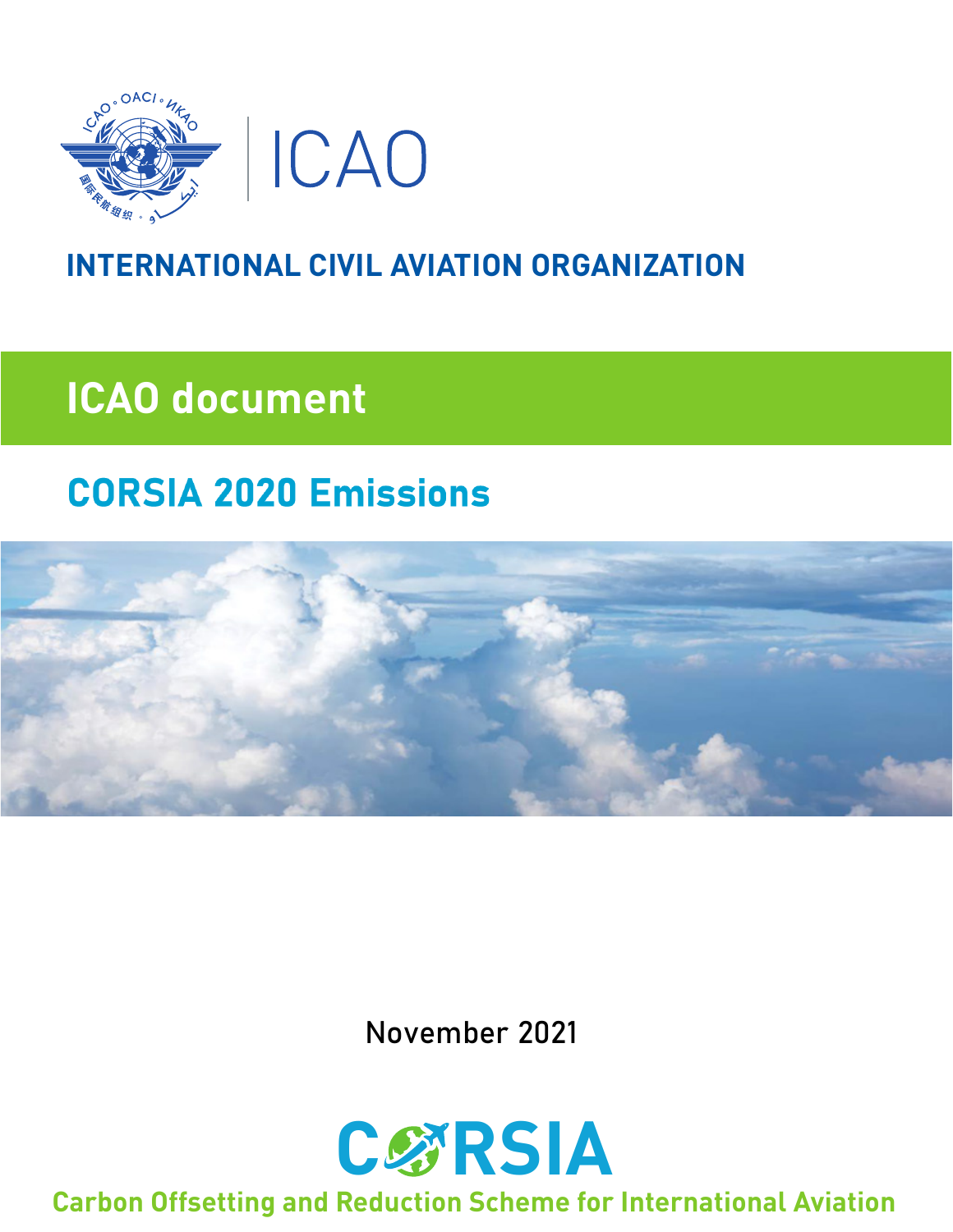This ICAO document is referenced in Annex 16 — *Environmental Protection*, Volume IV — *Carbon Offsetting and Reduction Scheme for International Aviation (CORSIA)*. This ICAO document is material approved by the ICAO Council for publication by ICAO to support Annex 16, Volume IV and is essential for the implementation of the CORSIA. This ICAO document is available on the ICAO CORSIA website and may only be amended by the Council.